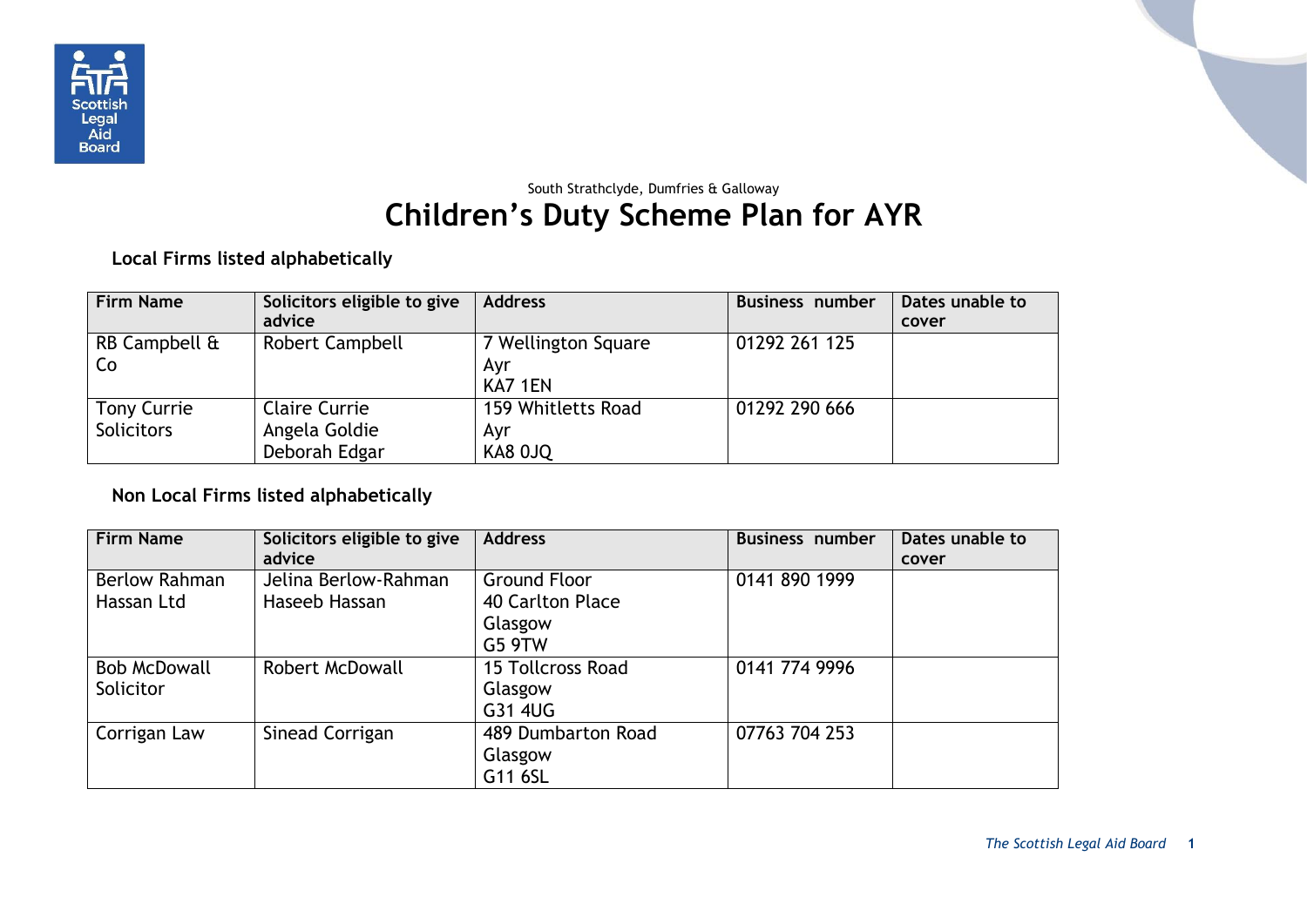| <b>Firm Name</b>                    | Solicitors eligible to give<br>advice                                | <b>Address</b>                                          | <b>Business number</b> | Dates unable to<br>cover |
|-------------------------------------|----------------------------------------------------------------------|---------------------------------------------------------|------------------------|--------------------------|
| Fleming & Reid<br><b>Solicitors</b> | Michael Gallen<br><b>Brian Cooney</b>                                | 180 Hope Street<br>Glasgow                              | 0141 331 1144          |                          |
| Harrison Law                        | <b>Caroline Harrison</b>                                             | <b>G2 2UE</b><br>1A Bank Place<br>Kilmarnock<br>KA1 1HL | 01563 508 114          |                          |
| lan C McCarthy<br>Solicitors        | lan McCarthy<br>Jacqueline White                                     | 905 Shettleston Road<br>Glasgow<br><b>G32 7NU</b>       | 0141 763 1366          |                          |
| Jonathon Paul<br><b>Solicitors</b>  | Jonathon Paul                                                        | 102 Main Street<br>Alexandria<br><b>G83 OPB</b>         | 01389 756785           |                          |
| L Kerr Solicitors                   | Lauren Kerr                                                          | 97-99 Glasgow Road<br>Dumbarton                         | 0739 374 6024          |                          |
| Livingstone<br><b>Brown</b>         | Paul Sturdy<br>Nicola Watson<br><b>Gillian Russell</b><br>Amy Dobbin | 775 Shettleston Road<br>Glasgow                         | 0141 778 9657          |                          |
| <b>LKW Solicitors</b><br>Ltd        | Khalda Wali<br>Zahra Bhatti<br>Sofia Liaquat                         | 414 Cathcart Road<br>Glasgow<br>G42 7BZ                 | 07944 562 909          |                          |
| McBride Kondol &<br>Co              | Leon Kondol                                                          | 35 Glenmore Avenue<br>Glasgow G42 0EH                   | 0141 647 6400          |                          |
| <b>McClure Collins</b>              | <b>Gerald McClure</b><br>Anne Bolger<br>James Rhodes                 | <b>139 Allison Street</b><br>Glasgow<br>G42 8RY         | 0141 423 7181          |                          |
| McIntosh McCann                     | Lorna McCann                                                         | 486 Dumbarton Road<br>Glasgow<br>G11 6SL                | 0141 212 2222          |                          |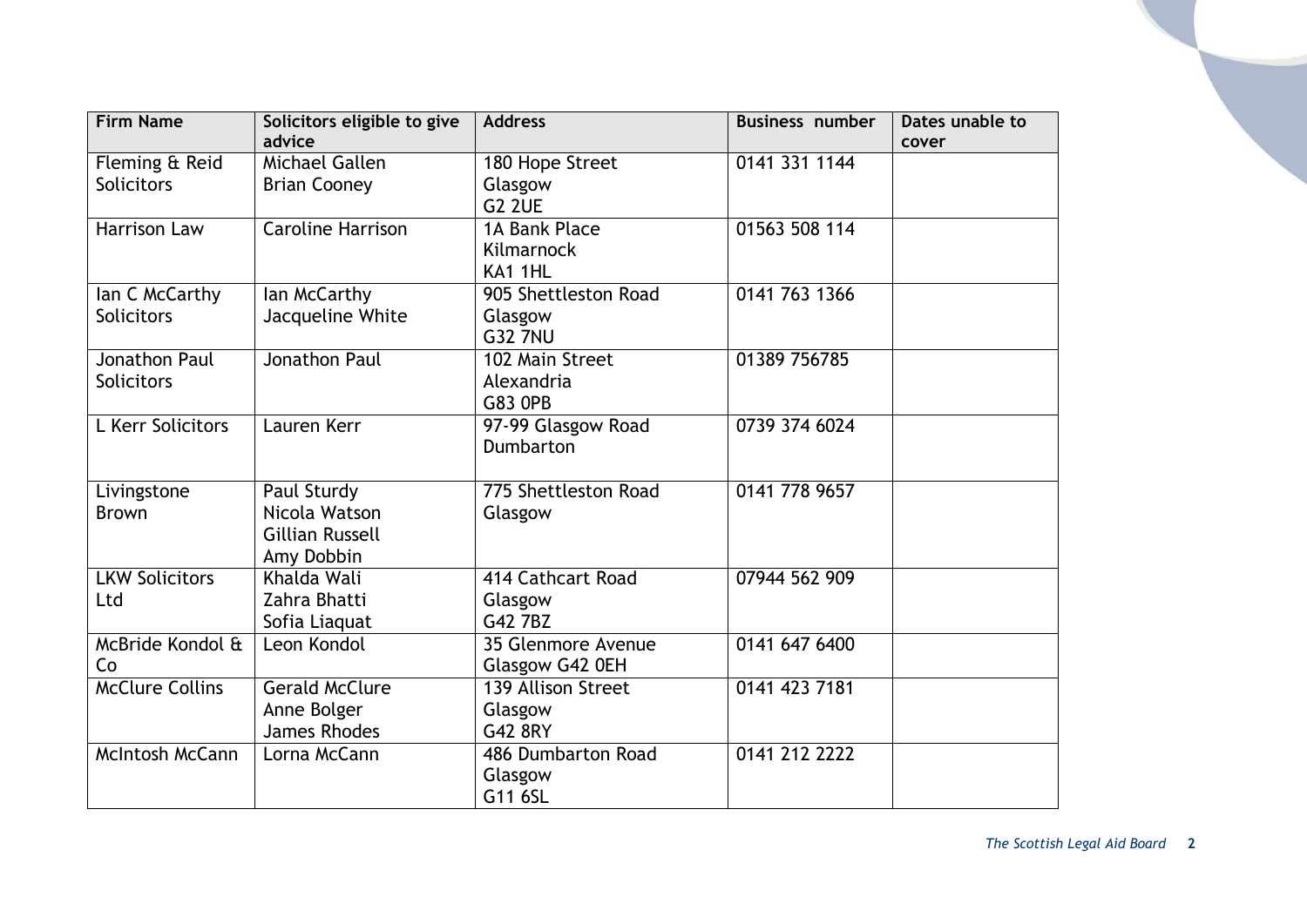| <b>Firm Name</b>                               | Solicitors eligible to give<br>advice                                            | <b>Address</b>                                                                             | <b>Business number</b> | Dates unable to<br>cover |
|------------------------------------------------|----------------------------------------------------------------------------------|--------------------------------------------------------------------------------------------|------------------------|--------------------------|
| Neil Kilcoyne &<br>Co                          | Neil Kilcoyne<br>Jennifer Harkin                                                 | 345 Victoria Road<br>Glasgow<br>G42 7SA                                                    | 0141 433 2700          |                          |
| Newford Law<br><b>Solicitors</b>               | John McBride                                                                     | 101 Eaglesham Road<br>Glasgow                                                              | 0141 644 1792          |                          |
| Norman Lawson &<br>Co                          | Manish Upadhyay                                                                  | 3rd Floor<br><b>St Georges Building</b><br>5 St Vincent Place<br>Glasgow<br><b>G1 2DH</b>  | 0141 275 4844          |                          |
| O'Donnell & Co                                 | Gerald O'Donnell                                                                 | <b>79 Kinfauns Drive</b><br>Glasgow<br>G15 7TG                                             | 0141 944 1441          |                          |
| <b>Ormistons Law</b><br><b>Practice Ltd</b>    | <b>Trevor Ormiston</b><br><b>Alison Laing</b><br><b>Sherylanne McGuinness</b>    | Suite 5, Unit 3, Lomond<br><b>Business Park</b><br>Glenrothes<br>KY6 2PJ                   | 01592 774 441          |                          |
| <b>Renfrew Defence</b><br>Lawyers              | <b>Tony Callahan</b><br>Michael McKeown<br>Kevin Brady<br>Lesley-Anne Mulholland | 54 Hairst Street<br>Renfrew<br><b>PA4 8QY</b>                                              | 0141 885 1212          |                          |
| <b>Richard John</b><br><b>Allan Solicitors</b> | <b>Richard Allan</b>                                                             | <b>Festival Business Centre</b><br>Units 21 & 23<br>150 Brand Street<br>Glasgow<br>G51 1DH | 0141 339 9444          |                          |
| The Glasgow Law<br>Practice                    | lan Brechany<br>Louise Bain<br>Susan Grierson                                    | 124 Main Street<br>Cambuslang<br>Glasgow G72 7EL                                           | 0141 641 2912          |                          |